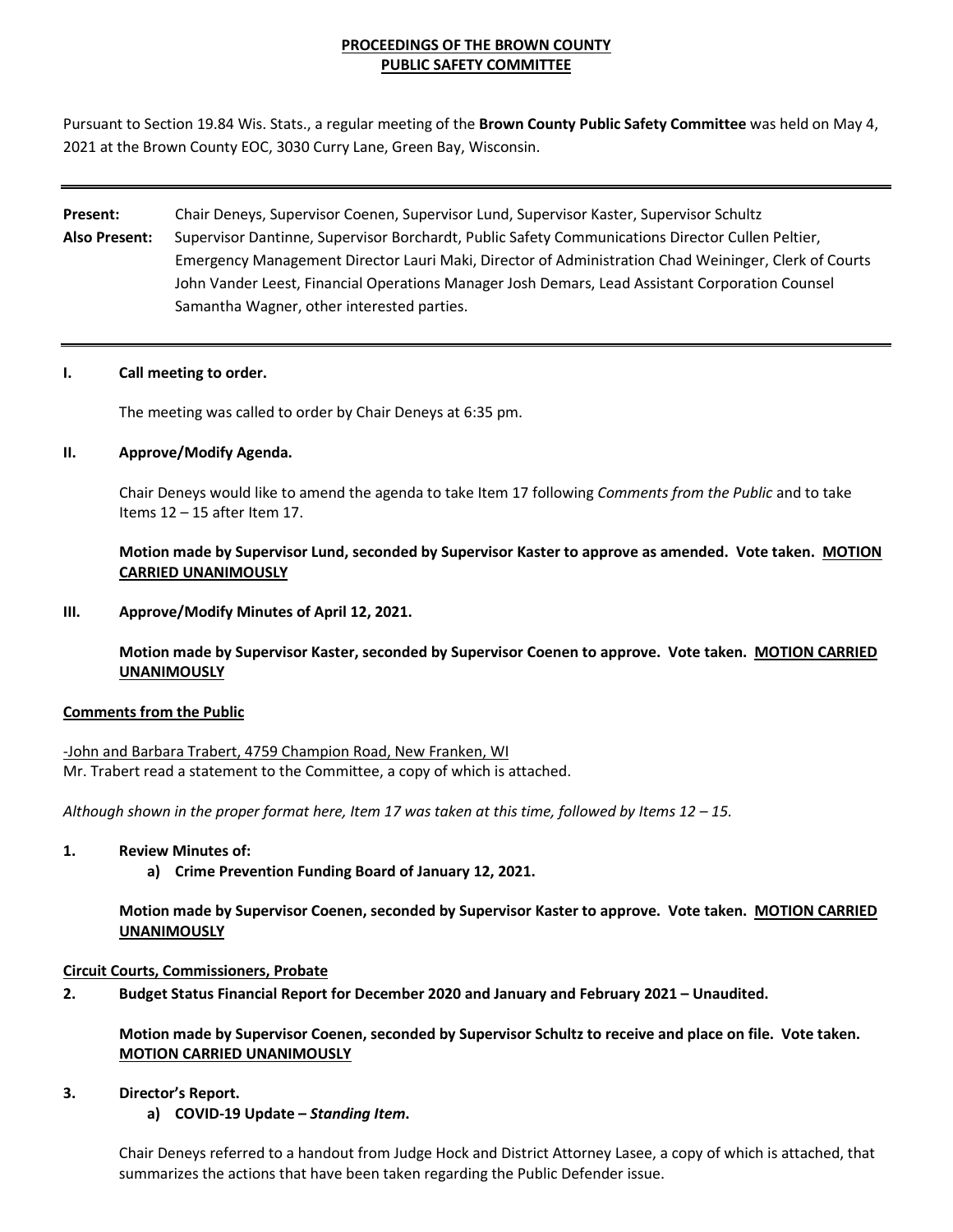**Motion made by Supervisor Lund, seconded by Supervisor Kaster to receive and place on file. Vote taken. MOTION CARRIED UNANIMOUSLY**

#### **District Attorney**

- **4. District Attorney Report.** 
	- **a) COVID-19 Update** *Standing Item.*

*No report; no action taken.* 

## **Clerk of Courts**

## **5. Introduction of new Financial Operations Manager – Joshua Demars.**

Clerk of Courts John Vander Leest introduced Joshua Demars to the Committee. Demars is the new Financial Operations Manager for the Clerk of Courts and has been on the job for about six weeks. Demars shared his educational background and past work experience with the Committee.

*No action taken.* 

## **6. Clerk of Courts Report.**

## **a) COVID-19 Update –** *Standing Item.*

Vander Leest provided a handout, a copy of which is attached, outlining the budget for 2020. He informed the Clerk of Courts met their budget which was unexpected because SDC stopped collecting during the peak of the pandemic and he anticipated ending the year \$50,000 - \$100,00 over budget. There were several months where numbers were really down, but they picked back up towards the end of the year. Expenses were also down because there was less activity in terms of court appointed attorneys and GALs. The Clerk of Courts ended up a little over \$4,000 to the good. Revenues for 2021 are up and at this time Vander Leest feels the Clerk of Courts will meet their budget for 2021.

Vander Leest continued that they are currently looking to fill a Clerk II position and he is hopeful to have someone in place by mid-May. This position will provide help with e-filings, phone calls and scanning. The courts are very busy right now doing catch up since they were closed for much of last year. Previously it was typical for four to six judges to be holding court on any given day, but currently there are six to eight branches holding court every day. Covering this has been a little challenging and the Zoom hearings have also kept staff very busy. Things have been stressful, but they continue to work through and Vander Leest noted that before COVID they would get 50 – 60 calls a day from the public and now they are getting 100 – 120 a day, many of which are Zoom related for passwords and meeting IDs. There are some efficiencies with Zoom and Vander Leest feels that it will stay in some form into the future. He added that there are three jury trials going on this week which is unheard of and they have called five jury panels in. Vander Leest estimates things will remain very busy for another year or so while the courts catch up from the pandemic.

Vander Leest concluded by informing there still is an LTE that helps with cleaning in the courthouse, but they no longer have an employee at the entrance checking temperatures or handing out masks.

# **Motion made by Supervisor Schultz, seconded by Supervisor Kaster to receive and place on file. Vote taken. MOTION CARRIED UNANIMOUSLY**

## **Public Safety Communications**

# **7. Budget Status Financial Report for December 2020 and January, February and March 2021 – Unaudited.**

Director of Public Safety Communications Cullen Peltier informed the financial reports show his department ended 2020 about \$800,000 to the positive, but that is a little skewed because there is about \$650,000 that was part of a project that has to be moved over that is not reflected yet, but they did finish the year about \$100,000 – \$150,000 to the good. He added that they do all their maintenance contracts at the beginning of the year and those amount to about \$2 million dollars, so the budget will not look real good until about September.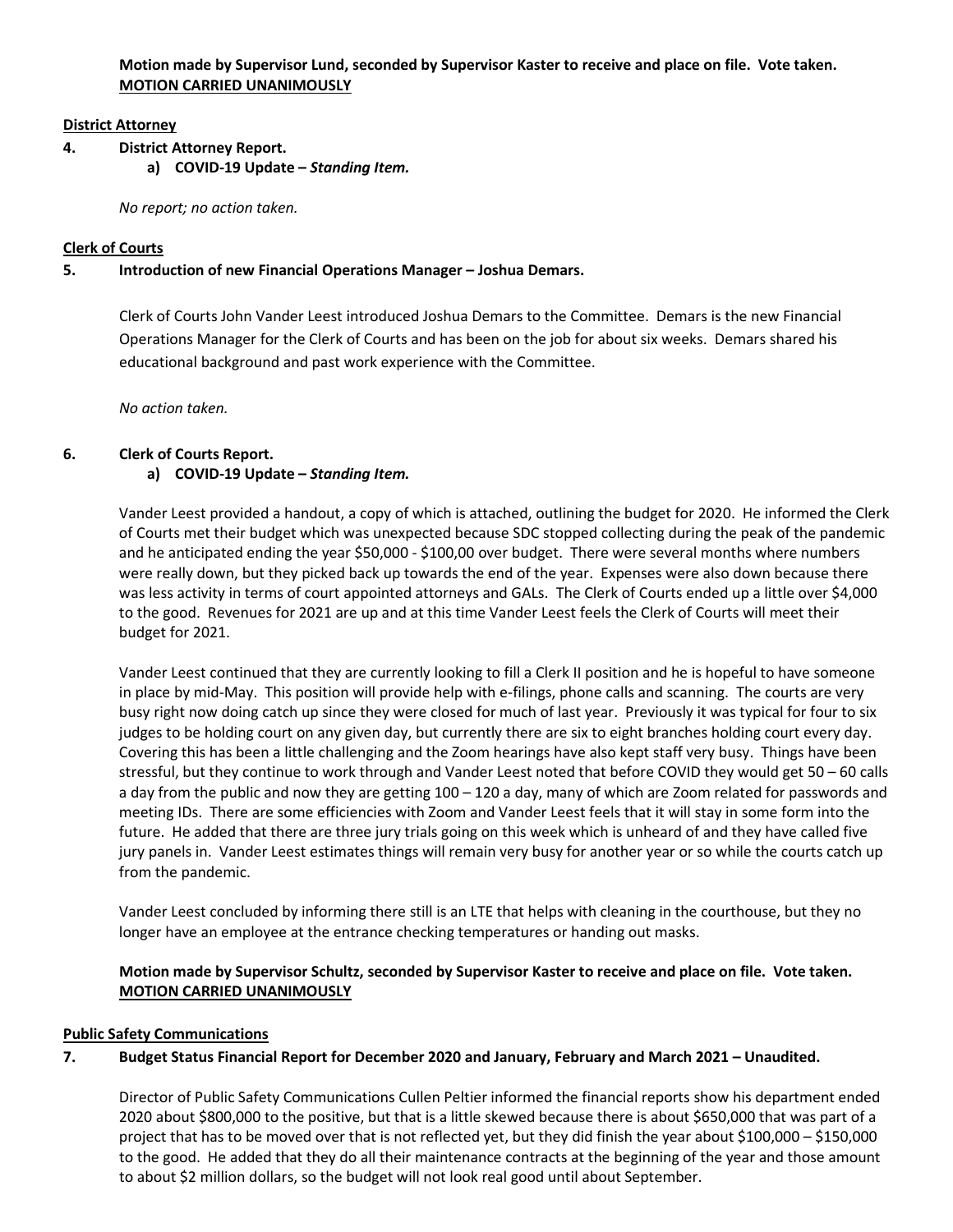## **8. Director's Report.**

#### **a) COVID-19 Update –** *Standing Item***.**

Peltier talked about the incident that happened over the weekend at the Radisson/Oneida Casino and said he stayed updated by listening to the scanner app and watching the CAD through the new app with the new system. Peltier continued that they had seven staff members come in to help during the incident, the first of whom arrived without 11 minutes and the rest arrived within 26 minutes. They had every position in the room filled and had Communication Specialist Joe Massey come in which was a huge help with all the different outside agencies involved and he did an awesome job. Senior Dispatch Supervisor Dave Panure also came in and kept everyone calm under the pressure and did a wonderful job. There were 2,358 radio transmissions from 7:30 pm to about 11:00 pm. The biggest user was the Brown County Sheriff's Office with over 1,000. They moved everyone over to the BinOP which has done amazing things when things like this happen and Peltier thanked the Committee for approving that several years ago. Peltier said overall the event was handled very well by everyone involved and he listened back to all the transmissions earlier today and said it was amazing how calm and professional everyone was from every agency involved.

Supervisor Schultz commented that he heard more positive comments about the telecommunicators in connection with this incident than he did about any other group who responded. Feedback he heard was very favorable and he asked Peltier to pass that on to his staff.

Peltier continued that they are currently down two individuals but offers have gone out to a few people and he hopes to get them into the training program soon. Regarding the CAD system, Peltier said they will be upgrading to the new version later in the week and this will hopefully resolve some of the remaining issues.

Peltier concluded by talking about COVID and said they are starting to open the center up a little more and allowing more people in. They recently had their first in-person interview in a very long time and it was really great to sit across from someone and talk face to face. Staff is also starting to go to some training outside the center as long as it is being done with appropriate social distancing.

## **Motion made by Supervisor Coenen, seconded by Supervisor Lund to receive and place on file. Vote taken. MOTION CARRIED UNANIMOUSLY**

#### **Emergency Management**

## **9. Budget Status Financial Report for December 2020 and January, February and March 2021 – Unaudited.**

Emergency Management Director Lauri Maki informed his department ended the year with a positive figure of \$639. There had been some concerns throughout the year regarding expenses related to sirens as well as Code Red messaging, but the budget ended up okay at the end of the year. Regarding the 2021 budget, Maki informed they put a lot of money out for contracts at the beginning of the year, but the budget looks fine at this time. He will do what he can to not go over budget on sirens.

Maki continued that they discuss getting rid of the sirens every year. He feels that if they keep the sirens, they need to work appropriately. A substantial number of sirens are 20 – 30 years old and they are having to replace poles and do other maintenance work. Brown County has 60 sirens that need to be maintained. Discussions have been had with administration to get the three year maintenance plan to be sure the sirens are running as they should with the realization that they are old and maintaining them does not mean they are going to last another 20 years. Maki feels most citizens have the technology and capability to be notified of weather issues with things like weather apps and weather radios instead of the sirens, but he also understands that there are many people who do rely on the sirens. Supervisor Coenen informed she likes the sirens, especially in rural areas where the internet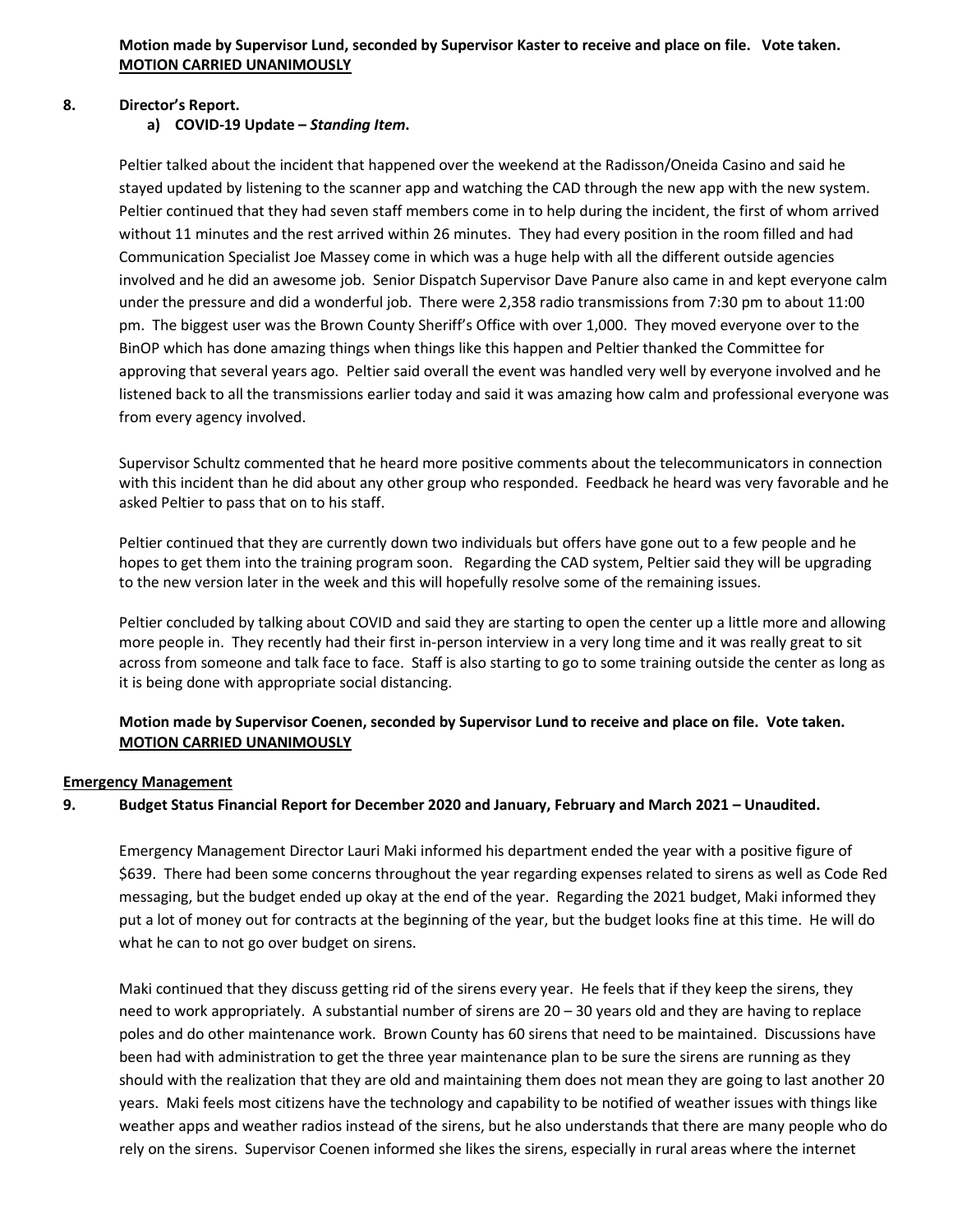service is not great. Maki said they also stress to citizens that the sirens are meant to alert people who are outside, not inside.

## **Motion made by Supervisor Kaster, seconded by Supervisor Coenen to receive and place on file. Vote taken. MOTION CARRIED UNANIMOUSLY**

#### **10. Director's Report.**

#### **a) COVID-19 Update –** *Standing Item***.**

Maki reported they have been working with Emergency Communication Systems on siren repairs and they are great to work with, but there are a lot of repairs that need to be done. Emergency Management is also working on selling a HAZMAT trailer that was purchased a number of years ago through a grant and has been housed at Station 4. If they are able to sell the trailer, the plan is to use the proceeds to supplement the siren repair expenses, but Maki feels they may have some difficulty selling the trailer. He also talked about Weather Awareness Week which went off without a hitch and Maki said he did not receive a single call about sirens not working during the tests which was encouraging.

Maki continued that he helped Peltier with the Telecomm Week ceremony which went very well and they were able to test some of the video capabilities and other technology in the process. He also talked about several other things they are working on including work with Opportunity Community Cares and he informed they slowly brought them into the loop of the regional manager group. OCC has been at two meeting now and they are working as a region to build OCC into a VOAD which Maki has mentioned before. This is progressing but it has been slow due to the number of parties involved but it is definitely off to a good start. Maki said they also continue to work on Safety Town presentations which will start in June and be presented to children ages  $4 - 9$ .

One of Maki's departmental goals was to create the local Emergency Manager All Hazards Mitigation Group and there is a meeting scheduled for later this month. The concept of this is to bring all the local municipal EMs together in combination with other participants in the All Hazards Mitigation Plan to bring updates for the mitigation projects. He is working with Planning on this so when the municipal EMs come and share any major mitigation projects they are working on, the All Hazards Plan can be updated. The All Hazards Mitigation Plan is done every five years and keeping it updated along the way makes the process much easier. In conjunction with that, Maki wants to get everyone together at least a couple times a year to go over things that people do not do all the time such as how to apply for the Wisconsin disaster fund and how to declare an emergency on the local level and things like that.

Maki's assistant is continuing to assist agencies throughout the county in getting their Y-cam cards up to date to make sure that all the statistics for their employees are current. They have also been continuing to update the EOC binder that we created last year, and they will be bringing people in to test it out.

Maki also talked about the events at the Radisson/Oneida Casino and said he reached out to Oneida's EM department to offer assistance and he was able to help them out with locating and coordinating some of the post incident crisis counseling things.

Regarding COVID, Maki said Emergency Management is still assisting Public Health, but their involvement is decreasing. They are starting to receive some checks from FEMA for non-profits, municipalities and school districts which is exciting and shows that the system is there and the reimbursement is there.

## **Motion made by Supervisor Lund, seconded by Supervisor Schultz to receive and place on file. Vote taken. MOTION CARRIED UNANIMOUSLY**

#### **Medical Examiner**

- **11. Medical Examiner's Report.**
	- **a) COVID-19 Update** *Standing Item***.**

*No report; no action taken.*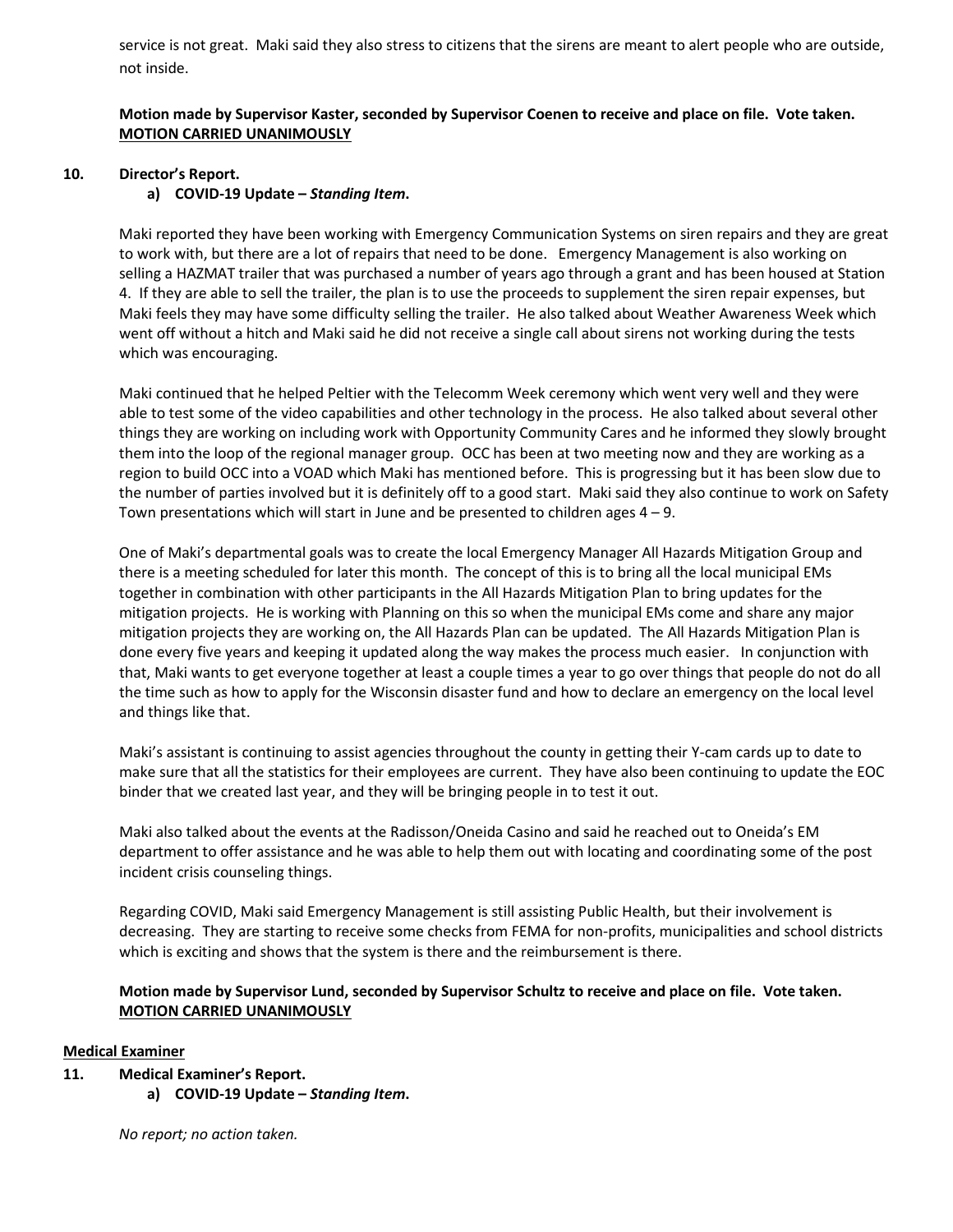# **Sheriff**

## **12. Update re: Jail Addition –** *Standing Item.*

Sheriff Delain thanked Committee members for touring the new jail pod prior to this meeting. There is still some detail work to be done and then every door, lock, faucet, etc. will be tested before the keys are turned over at the end of June or early July and inmates can be housed in the new pod.

Supervisor Schultz commended the Jail Administrator and Security Lieutenant on their patience and attention to detail throughout the project. Delain said they have done a great job staying on top of the project and making sure inmates can be housed safety and securely in the new facility.

*Standing item; no action taken.*

#### **13. Budget Status Financial Report for December 2020 and March 2021 – Unaudited.**

Delain was happy to report the Sheriff's Office ended 2020 with a surplus slightly over \$750,000. He attributes most of this to changes made in the jail that reduced overtime as well as a few other things that fell into line. Overall, 2020 was a very good year from a budget standpoint.

Regarding 2021, Delain informed that budgeted expenses through May are at 23% and revenue is at 24%. He noted that most of the expenses for outlay and large purchases, such as squad cars, are made at the beginning of the year. At this time the budget is doing fine, but Delain reminded that a lot of things could happen throughout the rest of the year, but as of this time they are doing well.

## **Motion made by Supervisor Lund, seconded by Supervisor Kaster to receive and place on file. Vote taken. MOTION CARRIED UNANIMOUSLY**

#### **14. Key Factor Report for March 2021.**

Delain reported that overall daily jail population for 2021 remains lower than 2020, but numbers are starting to increase as the courts continue to open up following COVID. He feels as we continue to move forward the jail population will continue to creep up and he would not be surprised if jail population in July or August of 2021 is greater than what it was in 2020. Hopefully by the time the numbers really start to increase the new pod will be open which should prevent issues.

## **Motion made by Supervisor Kaster, seconded by Supervisor Coenen to receive and place on file. Vote taken. MOTION CARRIED UNANIMOUSLY**

## **15. Sheriff's Report.**

## **a) COVID-19 Update –** *Standing Item***.**

Delain informed there have not been any significant issues with COVID recently and they continue to take appropriate steps to protect both inmates and employees. Inmates interested in receiving the vaccine will start to be vaccinated next week. This was supposed to start happening several weeks ago, but with the recent issues with the Johnson & Johnson vaccine it was delayed. The Johnson & Johnson issues have been resolved and jail staff continues to work with the Health Department and DHS to get those in the county jail who wish to receive the vaccine vaccinated.

Delain continued that this week is Correctional Officer Recognition Week. He explained the extremely important role Correctional Officers play in the safety and security of the community. The Sheriff's Office would not be operational and functional and able to perform the required duties without great Correctional Officers who come in and do an outstanding job for the county every day. He is very proud of his staff and the job they do and added that it is a tough job and they do not get the recognition they deserve.

Regarding staffing, Delain reported the Civilian Evidence Technician who has done an outstanding job for the Sheriff's Department while she was here has taken a job elsewhere to be closer to family. He recalled that when this person was hired, the Public Safety Committee allowed her rate of pay to be increased to be above the midpoint. He is bringing this up because they have two very qualified candidates to fill the vacancy, but Delain feels it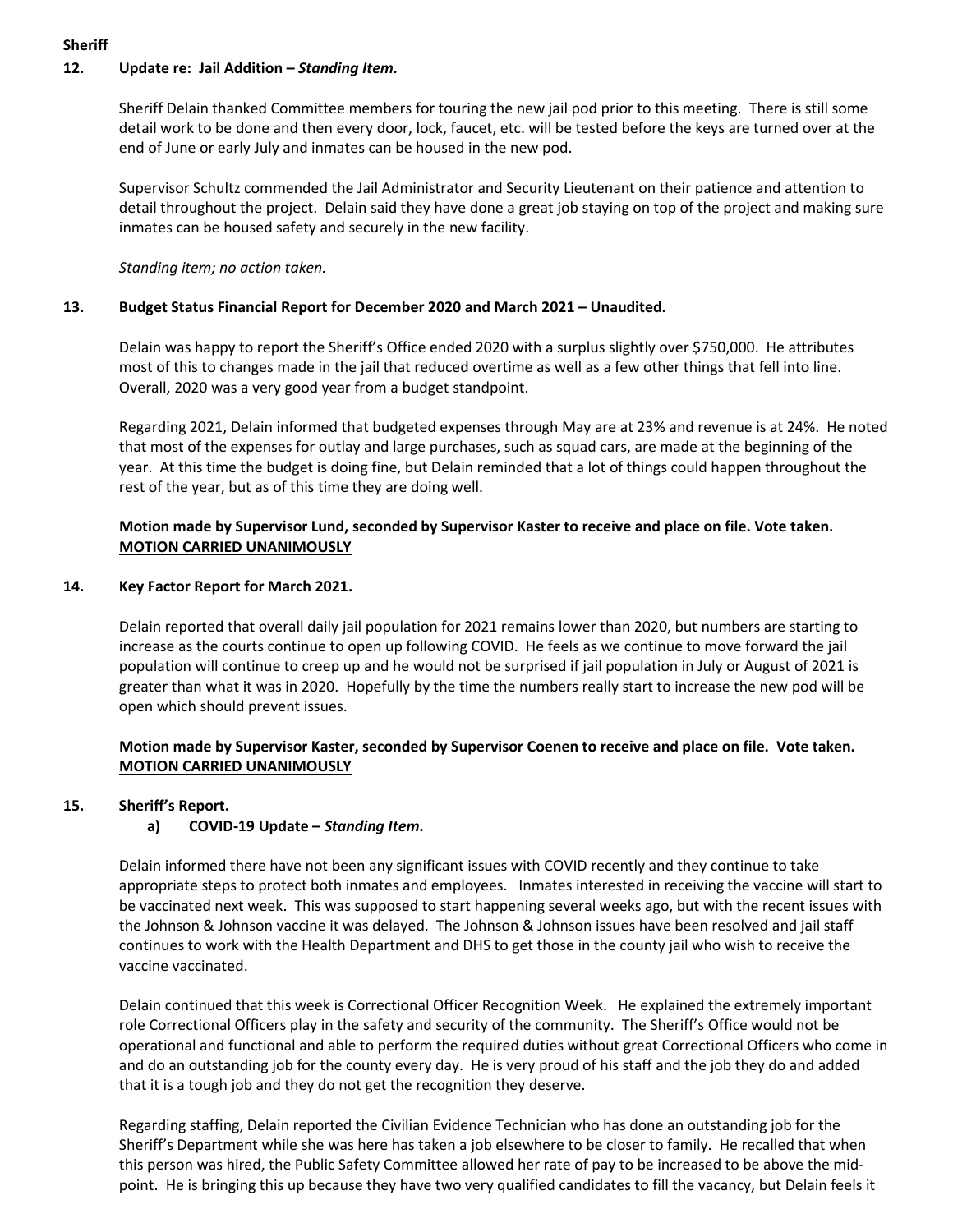may be necessary to increase the pay to get these individuals brought in. It is critical to the Sheriff's Department to have very high-quality Civilian Evidence Technicians to process crime scenes. With the education and skill set these individuals have, generally speaking, they may need to be paid more than the mid-point. As Delain moves forward in this process, he will be working with administration, but noted that this may have to come back to the Committee in the future to address so they can get the best candidate in the position.

Delain also talked about body cameras and informed that an RFP has been drafted. He spoke with Director of Administration Chad Weininger regarding this and options other than the RFP were discussed because when they evaluate everything that is needed related to body cameras, there are very few companies that will be able to provide both the body camera and squad cameras that work in concert with each other and also provides redaction. All the other law enforcement agencies in the county have already made decisions regarding body cameras and going too far away from something that is compatible with what the other agencies have chosen would put the Sheriff's Department in a difficult position and would hamper the ability of the partners of the Sheriff's Department to streamline what they do. The District Attorney's office is greatly impacted by things like this and if even one agency has a different system than the rest it increases the workload a great deal. Delain's goal is to present an option for body cameras for the County Board to consider during the budget process. He feels body cameras are no longer optional and there are recommendations from the state legislators that say every agency should have body cameras. It also seems to be the expectation of the public that officers have body cameras.

Delain continued that the men and woman at the Sheriff's Department welcome body camera. They understand that they are constantly being videotaped every time they exit their vehicle and they want body cameras so exactly what they are hearing and saying and seeing is recorded. Delain supports body cameras and hopes the County Board will also support them because we are at a point where they are not really optional anymore and he will do whatever he can to work within the budget to try to make this happen and will keep the Committee updated.

Delain continued by talking about the active shooter situation that happened at the Radisson/Oneida Casino over the weekend. Any active shooter situation is very stressful and trying on law enforcement and Delain said the Brown County Sheriff's Department sends their heartfelt condolences to the individuals and families who lost loved ones or were impacted by the events. The Sheriff's Department is still actively working this double homicide and attempted homicide and noted they did not clear the scene until late Sunday afternoon. Statements are still being taken and evidence is still being processed and there will be a lot more work done to get a good picture of what transpired so they are able to put some closure to this. Delain continued that about 75 law enforcement officers from throughout the county responded to the scene immediately based on their training and he is proud of all of them. They do countywide tactical alert response training throughout the county for situations like this and will continue to do so. They will look at the events of last Saturday and at what was done well and what areas they can improve on and Delain is confident in saying the men and women in law enforcement in Brown County as well as partners in fire and rescue will continue to be there for the public and will perform well. Delain also wished to thank Public Safety Communications who took a crazy amount of calls during the situation and did a marvelous job.

Delain concluded by talking about the downtown shooting range which is currently not usable due to problems with the air quality. The shooting range has been on the Sheriff's Department CIP for the last several years. The Sheriff's Department was referred to an HVAC company in Illinois who would be able to work on the range but Delain also reached out to Facilities who did their due diligence to find a more local HVAC company, but there are no companies nearby that do the type of repairs that are needed. The cost for the Illinois company to come in and give an estimate will be somewhere in the area of \$3,000 and Delain will keep the Committee advised of options, but he feels the range is getting close to the end of its life as it is approaching  $30 - 40$  years.

Deneys asked Delain to pass on the Committee's appreciation to the Correctional Officers. He also asked Delain to pass on the Committee's appreciation for everything that was done in connection with the events at the Radisson/Oneida Casino over the weekend and said that from everything he has seen, the county should be very proud of how they handled things. Deneys concluded by encouraging Delain to stay on top of the body camera project as he believes it is very important and something that needs to be done.

#### **Motion made by Supervisor Lund, seconded by Supervisor Schultz to receive and place on file. Vote taken. MOTION CARRIED UNANIMOUSLY**

#### **Resolutions**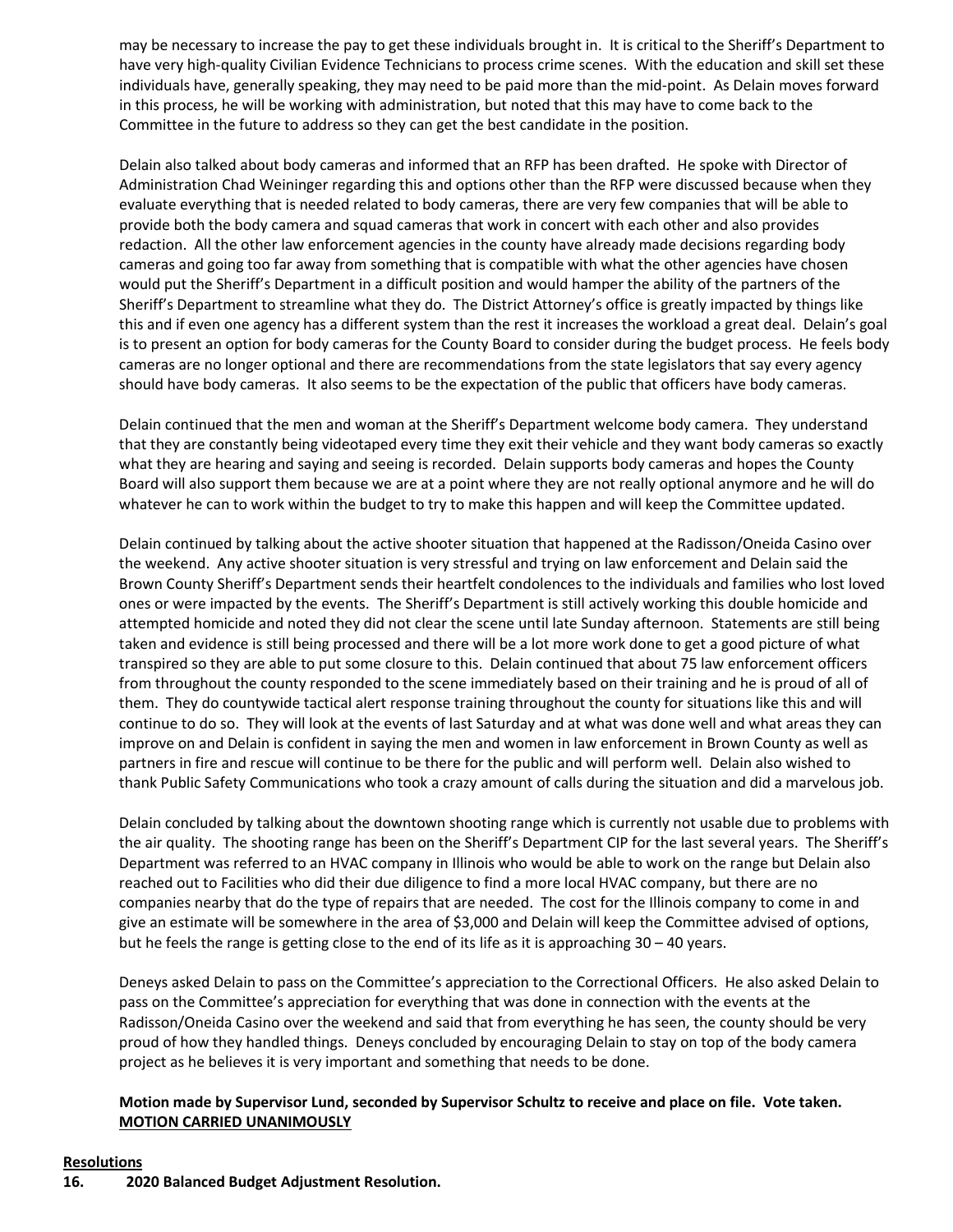Director of Administration Chad Weininger informed at the end of every year they must balance the budget and this resolution is the final reporting that needs to be done to do that. This outlines where the county finished good and where we finished poorly. For this Committee, all departments finished well except for the District Attorney who was \$44,647 over budget.

The big picture is that the county is finishing 2020 to the good with roughly \$3.6 million dollars which will be going to the unassigned unrestricted general fund. At the beginning of the year there was a lot of concern and uncertainty regarding COVID so they started to make some cuts. At the same time, the federal government started to build funds in and without the funds received by the airport, the county would have been in dire straits at the airport. The cuts that were made throughout the rest of the county would have probably been enough in order to balance things out. Weininger outlined the rest of the numbers in the resolution and the adjustments that will be made to balance the budget.

**Motion made by Supervisor Lund, seconded by Supervisor Kaster to approve. Vote taken. MOTION CARRIED UNANIMOUSLY**

#### **Communications**

# **17. Communication from Supervisor Dantinne: Look into how sex offenders are placed and look into better ways to do this. Check how other counties handle this. Re***ferred from March County Board; action at April Public Safety Meeting: To hold for one month.*

Supervisor Dantinne informed he brought this up because of the travesty that happened in the Town of Scott. A similar situation happened in Humboldt a number of years ago, but at that time there was communication with the municipality regarding things like where the bus stops and schools were. In the current Town of Scott situation, it does not seem there was any checking in to what happens in the neighborhood. The Traberts have been working with Boy Scouts for 20 years and there are activities there with young boys and girls constantly and they still put a sex offender right next door which makes no sense. Dantinne said there was no format to check into what happens in the neighborhood. He understands there is no school nearby, but Boy Scouts are teaching young kids to be leaders in the community and helping them become very good adults which is good for the community, and then the State said it was fine to place the offender there which a travesty and does not make any sense. Dantinne understands that these people have to go somewhere, but Brown County has to find a better way to determine placement and investigate the neighborhood before people are placed so this does not happen again.

Lead Assistant Corporation Counsel Samantha Wagner, Chair of the Supervised Release Committee (SRC), explained the law changed in May 2018 and the legislature was trying to arrange it where individuals who are released under 980 went back to their county of residence at the time the crime was committed. Prior to that, anybody who was released from Sand Ridge could essentially be put in any county in the state. Brown County was often the recipient of these placements and would get individuals from other counites. The legislature then said counties would get their own residents, and to do that, an SRC must be created. The SRC consists of five members and is ordered by statute. The committee membership includes representatives of the county's Corporation Counsel office, Health Services Department and Land and Planning as well as a representative of Probation and Parole and the representee for our region from DHS. The sole responsibility of the SRC is to find residences within the county that meet certain statutory criteria. The SRC does not place individuals anywhere or look at safety plans or create plans of release for individuals from Sand Ridge. They simply look at if there is a property that is not within 1500 feet of a school, youth center, park, church or adult care facility and if it is viable and someone is willing to buy it and then rent it to DHS and then pass the address on to DHS. Land and Planning lets the SRC know if the proposed residence is within the 1500 foot exclusion zone and SRC then talks to landlords who do this for a living and if the property is able to be bought, the landlord buys the property and SRC then lets DHS know and then the SRC portion of the process is done. SRC typically does not get involved with the DHS release plan or the court system. Wagner understands there are thoughts about doing something similar to what Door County is talking about doing, however we need to be cognizant of the fact that Brown County has between 10 – 20 of these individuals released to the community, compared to Door County's possible one that is not even up for release yet.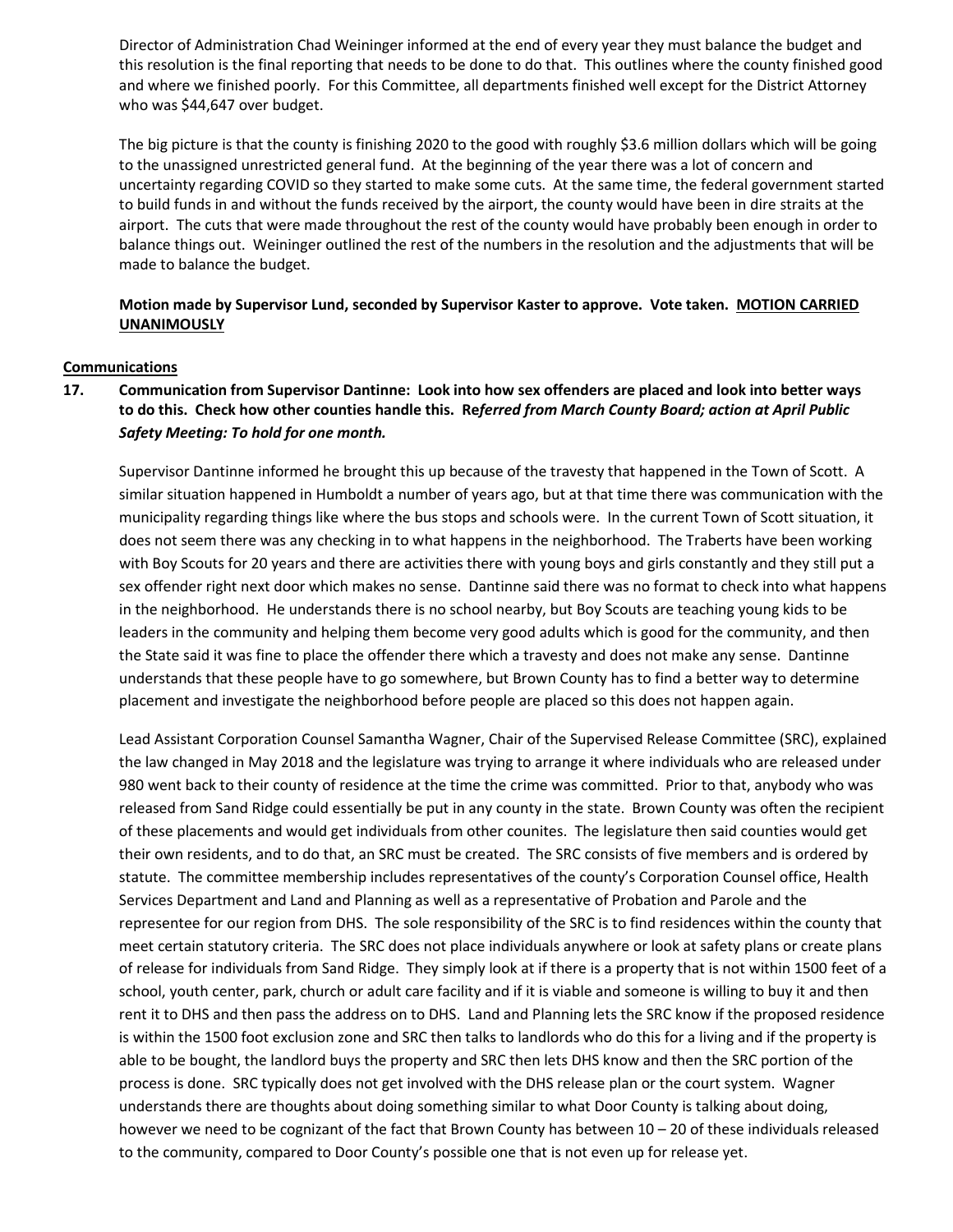Regarding scouts meeting at the Trabert property, Wagner advised that the information provided to the SRC by the Traberts was shared with two circuit court judges, neither of whom stopped the placement from happening. Wagner knows for certain that Judge Zuidmulder who was the criminal judge and placed the individual had all the information provided by the Traberts.

Dantinne asked if the SRC had knowledge of the scouting activities prior to suggesting that the individual be placed. He understands this goes through the court system but questioned if the SRC investigated this prior to letting the state know of the property being available. Wagner responded that the SRC is required to request a report from law enforcement which was received from the Sheriff's Department and indicated that there were no children living in the adjacent property and this was compiled with the information from Land and Planning and the SRC found the property met the criteria and gave the information to DHS who then moved forward with it. She does not know the timeframe as the SRC is not involved in how the neighborhood found out or in public notification; they just obtain the addresses. The SRC reconvened and heard from a number of individuals from the community as well as a number of individuals from the Boy Scouts and it was determined the property was not considered a youth center. This then went back to DHS and then to Judge Zuidmulder who specifically ruled the property was not a youth center during the criminal hearing ordering placement. Dantinne understands the property is not near a school or church but questioned how the SRC knew there was not a daycare center in the area. Wagner responded that they run all addresses through licensing databases so if there was a licensed daycare center or a licensed in-home facility in the area it would have shown up.

Supervisor Borchardt asked what the compliance standards are for things like churches and daycare centers. Wagner responded that it would be licensed facilities. Someone who is watching children in their home without being licensed would not meet the criteria for example.

Supervisor Coenen understands that this must be done statutorily, but in her mind, all children need to be protected, whether they are being taken care of in a licensed home daycare facility or they are being taken care of in a non-licensed home because the number of children being taken care of does not meet the threshold to require licensing. She does not feel that one group should be protected while the others are not protected, and she feels there needs to be a way to meet in the middle.

Supervisor Kaster asked if there is a process to appeal the placement. Wagner responded that the placement is done by the criminal court and there would need to be standing in the criminal court to appeal. The SRC does not make any decisions that would be able to be appealed. There are circumstances and cases around the state where committees have found an address and DHS did not agree and sent it back. Other times DHS gets an address and provides a plan to a judge and the judge says it will not work. There are multiple steps in the process.

It is Supervisor Schultz's understanding that right now unless we are able to convince Judge Zuidmulder to change his mind on whether this is a youth center or not, there is nothing statutorily that can be done in this situation. It would take legislative action to redefine or add exclusions to the statute to have this Boy Scout place considered a youth center. Wagner responded that it is correct to say that Judge Zuidmulder is the one who made the decision and that to change the parameters around what qualifies as a residence where someone under the statutes could be placed would have to be taken up by the legislature.

Supervisor Lund asked if the Town of Scott was notified of the placement. Wagner responded that the SRC is not involved in the notification piece of this, but there are different tiers as to what the notification requirements are.

Chair Deneys understands that Judge Zuidmulder did not consider the Trabert property a youth center and asked if the SRC shared that feeling. Wagner responded that the SRC also did not feel the property was a youth center. Deneys asked what was used as a measurable parameter by the SRC to decide that this was not a youth center. Wagner responded that one of the main parameters was that it is not a licensed facility such as a Boys and Girls Club or a gymnastics center or something similar. There were questions in the documentation provided as to what was actually going on at the property on a consistent basis (outside of COVID times) as a lot of the information provided was that they were receiving a lot of mail and were in charge of a lot of trips and in charge of a lot of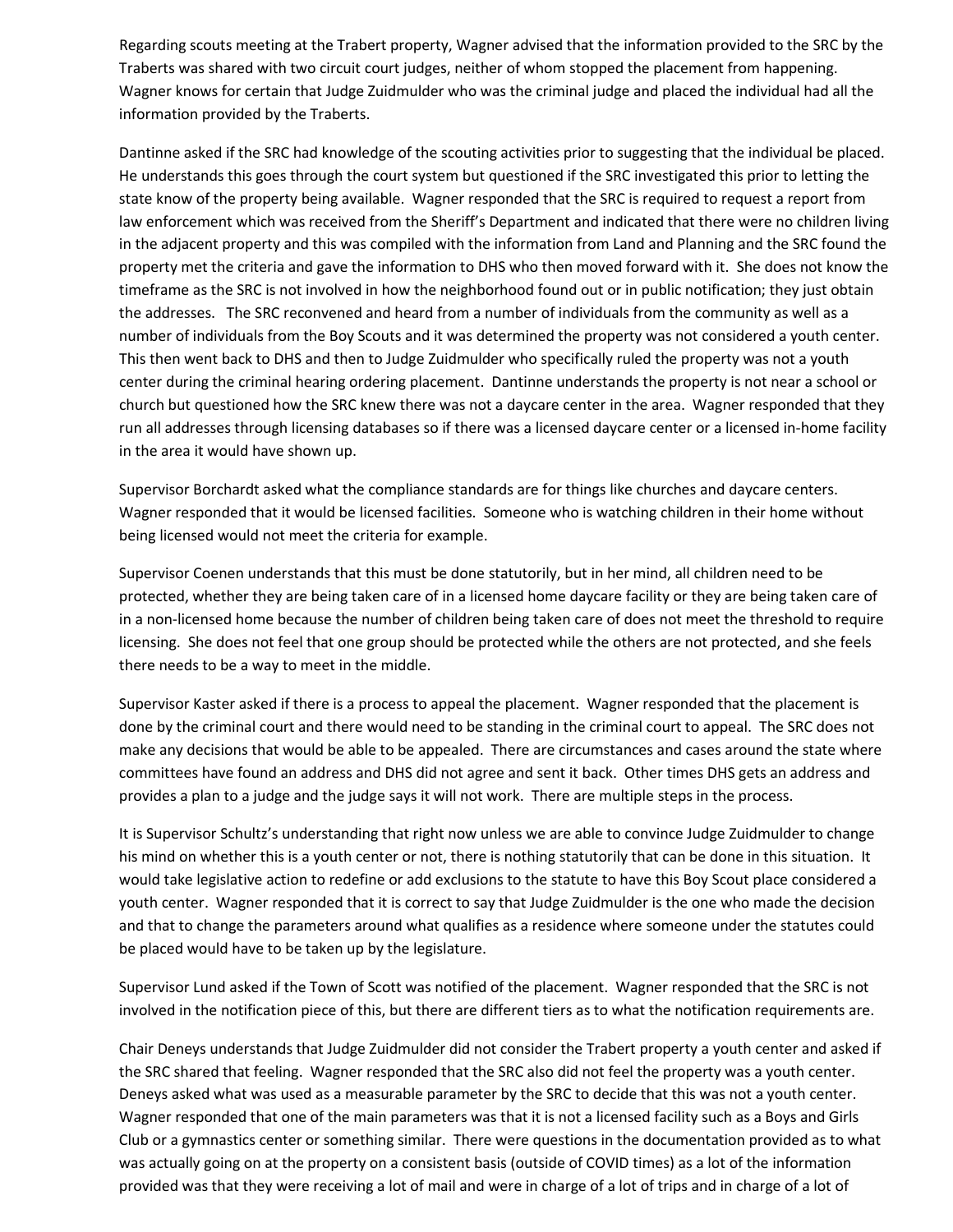storage on their property, but they were not actually historically doing a lot of activities. Deneys asked if acceptability of the current placement would change in the event they were to become a licensed facility. Wagner responded that generally any time someone is placed in an approved home by a judge and something like a park or licensed facility comes into the area, it would prevent anyone new from being placed in the home in the future, but anyone already in the home would not have to leave.

# **Motion made by Supervisor Lund, seconded by Supervisor Schultz to suspend the rules to allow interested parties to speak. Vote taken. MOTION CARRIED UNANIMOUSLY**

John Trabert wished to clarify some of the comments made to this point. An initial investigation of their property is required by statute and involves contacting the Brown County Sheriff, but the Brown County Sheriff's representative did not contact them as directed as an adjoining property owner and thus, the report was in error and omitted critical information. The SRC is who interpreted the statutory definition of a youth center as requiring a license or a licensed business. Youth businesses do not require any kind of license in the State of Wisconsin unless they have a swimming pool or something like that. The Traberts require no licenses other than all the training and licensing they do through the Boy Scouts. The terms *licensed center* or *licensed business* are not in the statutory definition of a youth center; that is the SRC's interpretation of that definition. Further, the judge was not asked to determine whether that determination was correct. The Traberts did not have standing in the individual's case and were not allowed to request that. The judge merely allowed the SRC's recommendation to stand. Trabert continued that they also provided a list which is included in the minutes of the SRC online of over 750 activities that took place on their property by the scouts since 2008.

Barb Trabert clarified that the Door County project mentioned earlier has been started according to the *Door County Pulse*. Concrete pads have been put in on the judicial campus and the intention is to put trailer homes on the campus so the people that are placed there would be close to the services they need and the county would not have to pay \$3,000 a month to lease places like they do for 4755 Champion Road; money going out of state. The big win overall is public safety by putting these people in a place where they can be managed in a way that keeps the public safe. The Traberts believe that inserting them into neighborhoods is very destructive and when it comes to kids it is inexcusable and irresponsible.

# **Motion made by Supervisor Coenen, seconded by Supervisor Lund to close the floor and return to regular order of business. Vote taken. MOTION CARRIED UNANIMOUSLY**

Schultz asked what can be done other than approaching Judge Zuidmulder or the legislature to have something added or changed in the statutes. Wagner responded that the entire method behind the SRC program with DHS is to reintegrate these individuals into the community in a safe manner. Looking solely at that aspect, these are individuals who have committed a crime, been convicted and served their time and have petitioned the court and gone through a battery of tests in order to be found to be eligible for release. Wagner is not an employee of DHS and is not involved in the SRC program on the whole, but the purpose is to have the community integration because at some point these individuals will be discharged from the supervised release program and out in the community unmonitored. Wagner continued that the individual from DHS who supervises our area, Michael Chase, has offered to come and do a training for anyone in the community who has questions regarding the supervised release program and she can arrange for him to come and talk to this Committee if desired. Borchardt informed she has heard Chase speak in the past when a sex offender was to be placed in her district and he provided a lot of good information and answered a lot of questions.

Schultz asked about the recidivism rate for these people and Wagner responded that she does not know the exact numbers, but it is very low. The program has been proven to be very effective and it should be remembered that these individuals are different than sex offenders who are being monitored solely by the DOC. The individuals we are talking about here are being monitored by DHS and are being monitored 24/7 by active GPS. They are not even allowed to leave their house without a chaperone for the first year of their placement.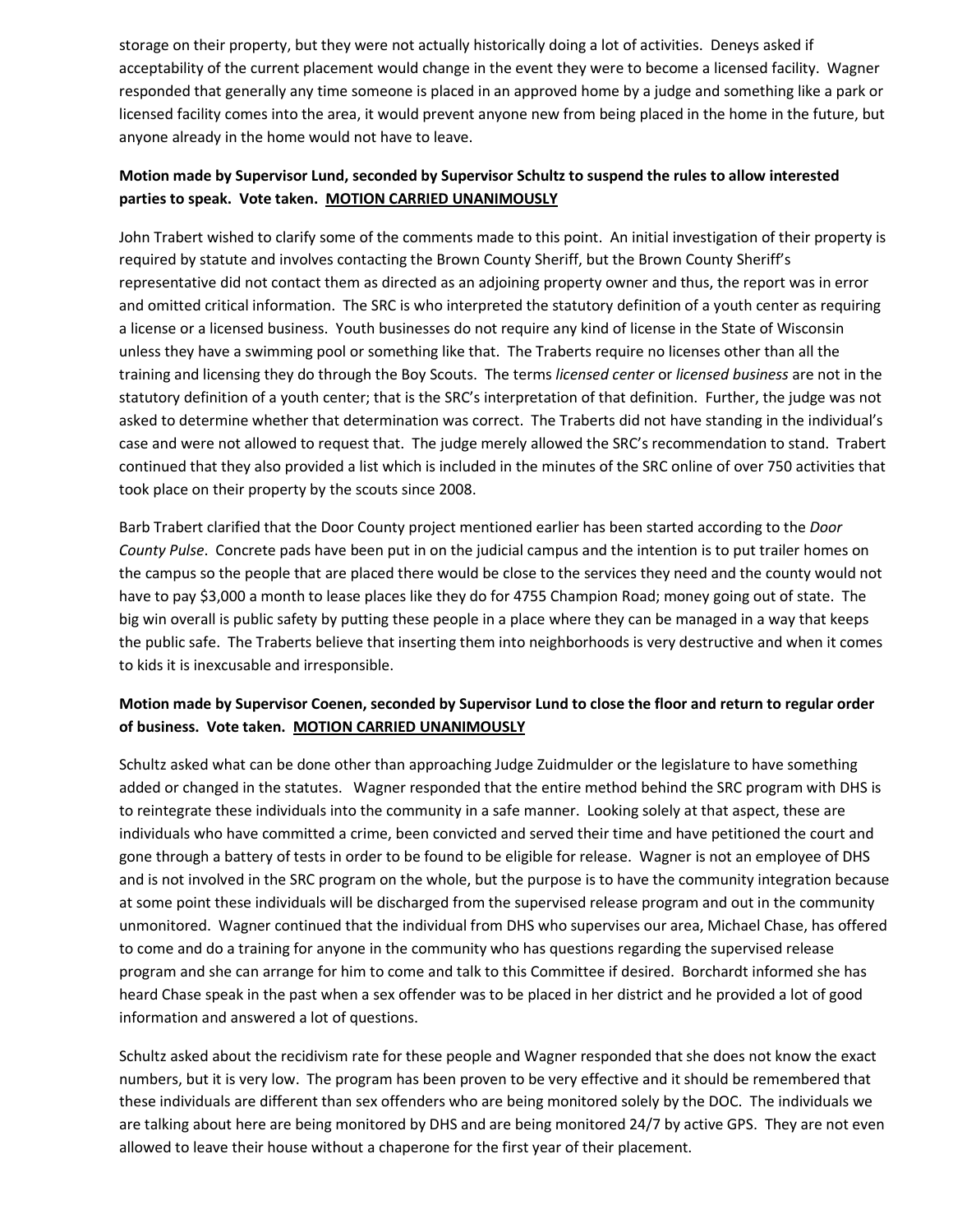Lund feels there needs to be some sort of notification to the neighbors as to what is going on, even if there is not a lot that can be done. He would at least like neighbors to know what the situation is and what the individual looks like and where he will be located. Wagner responded that if the county does not find a property to provide to DHS within 120 days of the court signing an order, the county gets fined. The state pays for the rent of these residences, not the county and there is a lot that goes into play when a county decides how they handle the placements.

Regarding licensed facilities, Coenen asked if that is a qualification of the SRC or if it is statutory. Wagner responded that that was one of the factors they looked at. There is a definition of *youth center* in 980 and the SRC found they did not meet the statutory definition which she does not believe contains the word *licensed*. Coenen asked what other factors were considered by the SRC when the decision was made. Wagner responded that they looked into how the property was used outside of COVID 19 times, if there were children on the property regularly doing activities. They found that the Traberts do have a lot of land and they store a lot of equipment. They have some bigger Boy Scout activities that they do that were not as frequent, but they are doing a little more on the property with COVID. When looking at the history of the activities, the property did not meet the definition of a youth center and that is what the SRC decided but ultimately it was up to the judge who made the ruling and commented on the actual finding of a youth center in his decision.

Deneys mentioned that he talked to Corporation Counsel Dave Hemery about doing something similar here as they are doing in Door County and was advised that there would be problems doing that here. Wagner said the area near the jail would likely be excluded due to the county nursing home being located nearby. It should also be remembered that DHS cannot put more than two individuals in any residence because then it would become a licensed CBRF. If the county were to do something like this somewhere on county property, the county would have to be the landlord and there would have to be at least 10 separate residences because of the number we have in Green Bay and density issues would also become a factor.

Kaster asked if Wagner has ever heard of anyone being moved once they are placed. Wagner said she has seen that happen and it can be for a number of reasons including residents not getting along with each other or residents aging and having to be in a home without stairs. Those decisions are made by DHS.

The committee agreed they would like to hear from Michael Chase from DHS and Wagner will work to set that up for a future meeting.

Lund would like to review the policy regarding notification and see if there is anything that can be done so neighbors know what is going on and what the rules are surrounding the individuals. Deneys said the notification process is set by the state. Wagner said that is true and county law enforcement may assist in the notification process, but it is not a county decision and definitely not an SRC decision. Schultz said notifying the neighbors is the decent respectful thing to do and noted that neighbors are only notified when pretty significant offenders are involved. Lund feels we should ask the legislature to change the notification process so there is always a meeting in these cases and people understand what is going to happen. He understands the placements will still take place, but he feels it is important to get notification out to the community.

Dantinne said this is a good conversation and the suggestions are good, but they are after the fact. Before the fact there should be some rule changes regarding the criteria that even if a place is not licensed it could still be frequented by youth and should be looked at. Just because the Sheriff's Office does not find something doesn't mean nothing is going on. Dantinne feels the ball was dropped on this in the beginning and the state should be made aware of that.

Coenen asked if the SRC or someone else looks at the codes of the municipalities these individuals are placed in. Wagner responded that that is not a requirement. Coenen then asked if when the SRC is looking at addresses if there could be some sort of requirement that there be a discussion with municipal leaders where the residences are located. Wagner said that is not something that is statutorily required so it is not something the County Board can require the SRC to do. Above and beyond that, the SRC is a hybrid committee, not technically a committee that falls under the purview of the County Board because of the individuals on it, especially the state employees.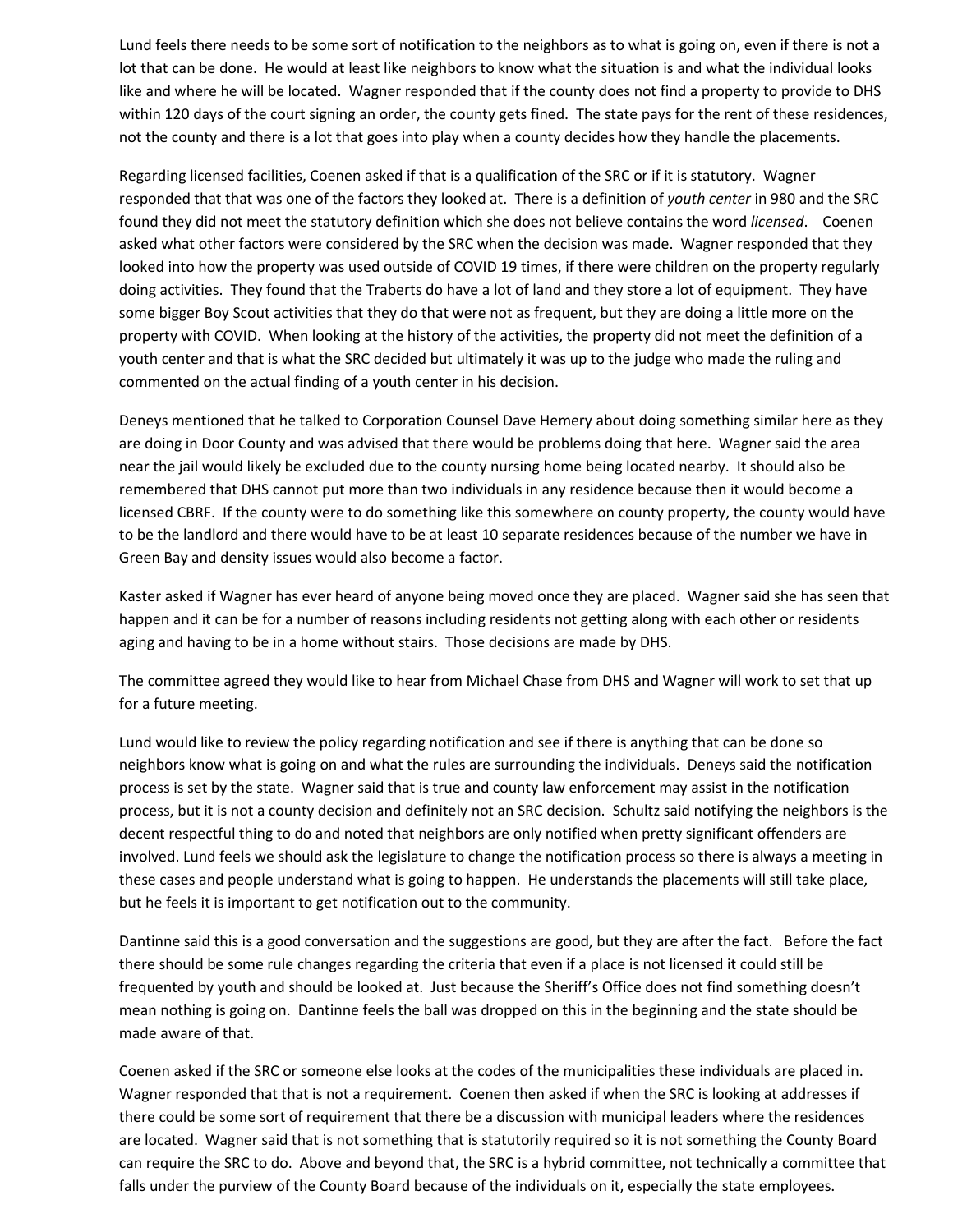Coenen does not want the SRC and the communities to always be at odds; she would like the parties to work together in the future to find some equal ground so a similar situation does not happen again and there is more transparency and better communication. Wagner expressed willingness to sit down with anyone who has ideas on how to address this issue and she noted the process is still somewhat new and counties across the state are still trying to figure it out. Coenen said she would like to work further with Wagner on this.

# **Motion made by Supervisor Schultz, seconded by Supervisor Lund to work with Corporation Counsel on a resolution for legislative changes for better definitions, placement policies and notification policies. Vote taken. MOTION CARRIED UNANIMOUSLY**

#### **Other**

**18. Audit of bills.**

**Motion made by Supervisor Coenen, seconded by Supervisor Schultz to acknowledge receipt of the bills. Vote taken. MOTION CARRIED UNANIMOUSLY**

- **19. Such other matters as authorized by law.** None.
- **20. Adjourn.**

**Motion made by Supervisor Lund, seconded by Supervisor Coenen to adjourn at 8:40 pm. Vote taken. MOTION CARRIED UNANIMOUSLY**

Respectfully submitted,

Therese Giannunzio Legislative Specialist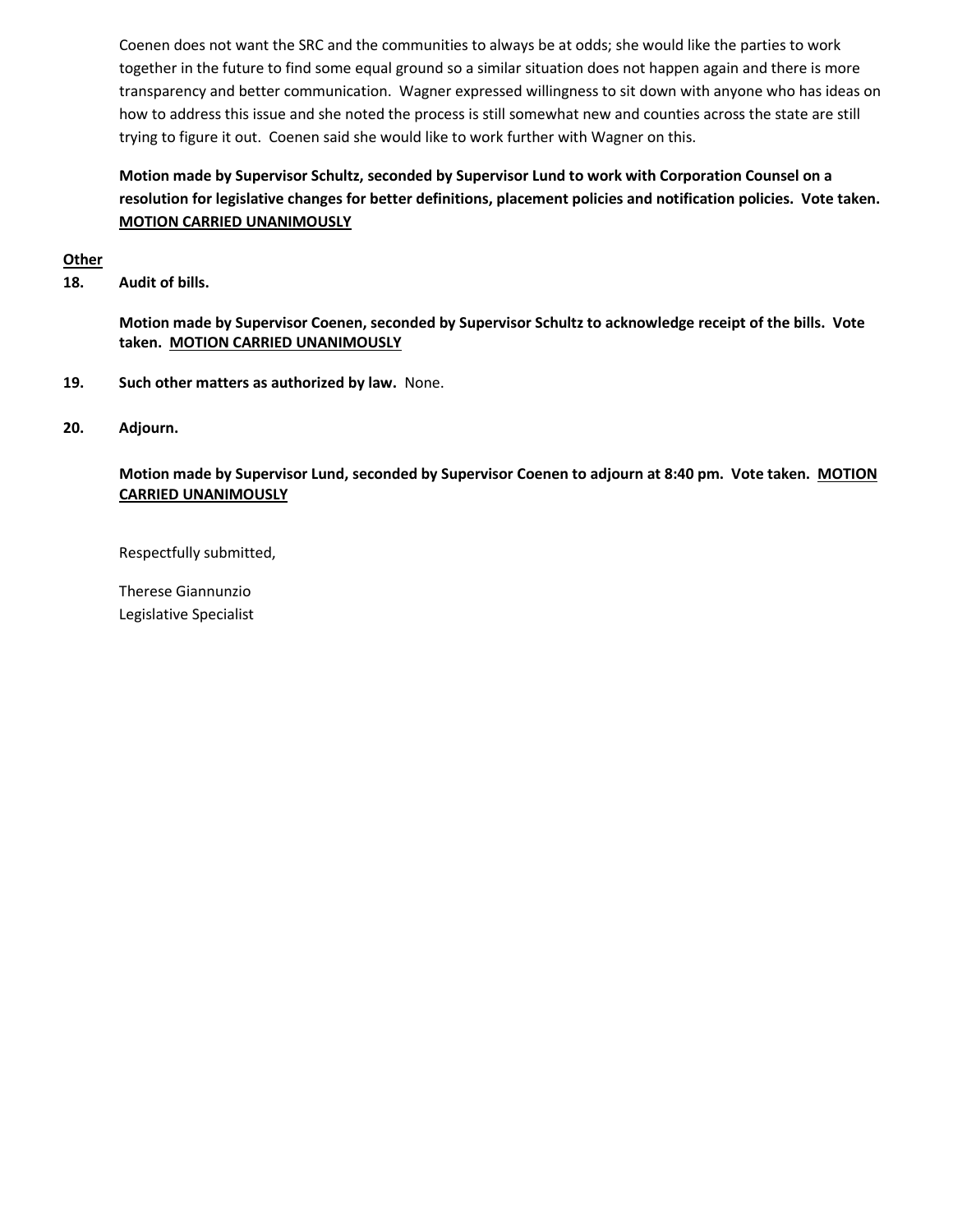# For Public Comment to Brown County Public Safety Committee meeting 5/4/21 6:00 pm

We provided Public Comment at this Committee's last meeting on April 12<sup>th</sup> regarding the activities of the Brown County Supervised Release Committee (SRC). We understand the legal constraints that County officials were under at that time regarding our situation. Please be advised that our legal action regarding that situation was voluntarily dismissed on April 26<sup>th</sup>. As such, members of this Committee may now feel free to discuss or question anything to do with that situation. Likewise, we are now able to answer fully any questions regarding the placement of a violent sex offender.

We have learned today that the SRC is planning to approve 4755 Champion Road for placement of another violent sex offender. They are doing this with full knowledge of the recreational, vocational, and academic activities being conducted on a regular basis for youth and their families under the auspices of the Boy Scouts of America on the adjacent property.

The SRC's October 9, 2020 approval for placement of a violent sex offender at 4755 Champion Road was made without knowledge of youth activities next door. After being made aware of the youth activities next door, the SRC refused to correct the situation. Apparently, the Brown County Supervised Release Committee and Wisconsin Department of Health Services feel they can now put violent sex offenders in residences adjacent to properties where children gather simply by putting screening on the residence's windows so the offenders cannot see the children. Further, the Brown County Supervised Release Committee and the Wisconsin Department of Health Services require Scouts to notify the Department of Corrections with 4 weeks' advanced notice of their Scouting activities in order for the Department of Corrections to comply with not having the violent sex offenders outside the residence during Scouts' activities.

It is unconscionable that Scouts (which include boys and girls) must coordinate their activities with the Department of Corrections for their own safety!

The Wisconsin Chapter 980 statue is clearly intended to protect children and the public safety. Brown County has created a situation that puts public safety and especially the safety of children at risk. We respectfully request that you please find a way for Brown County to comply with the 980 statute in a way that prevents this. We encourage you to take a look at what Door County is doing.

We will be happy to answer any questions at this time or during agenda item  $\Box$  - Communication from Supervisor Dantinne.

John & Barb Trabert 4759 Champion Road New Franken, WI 54229

Comments from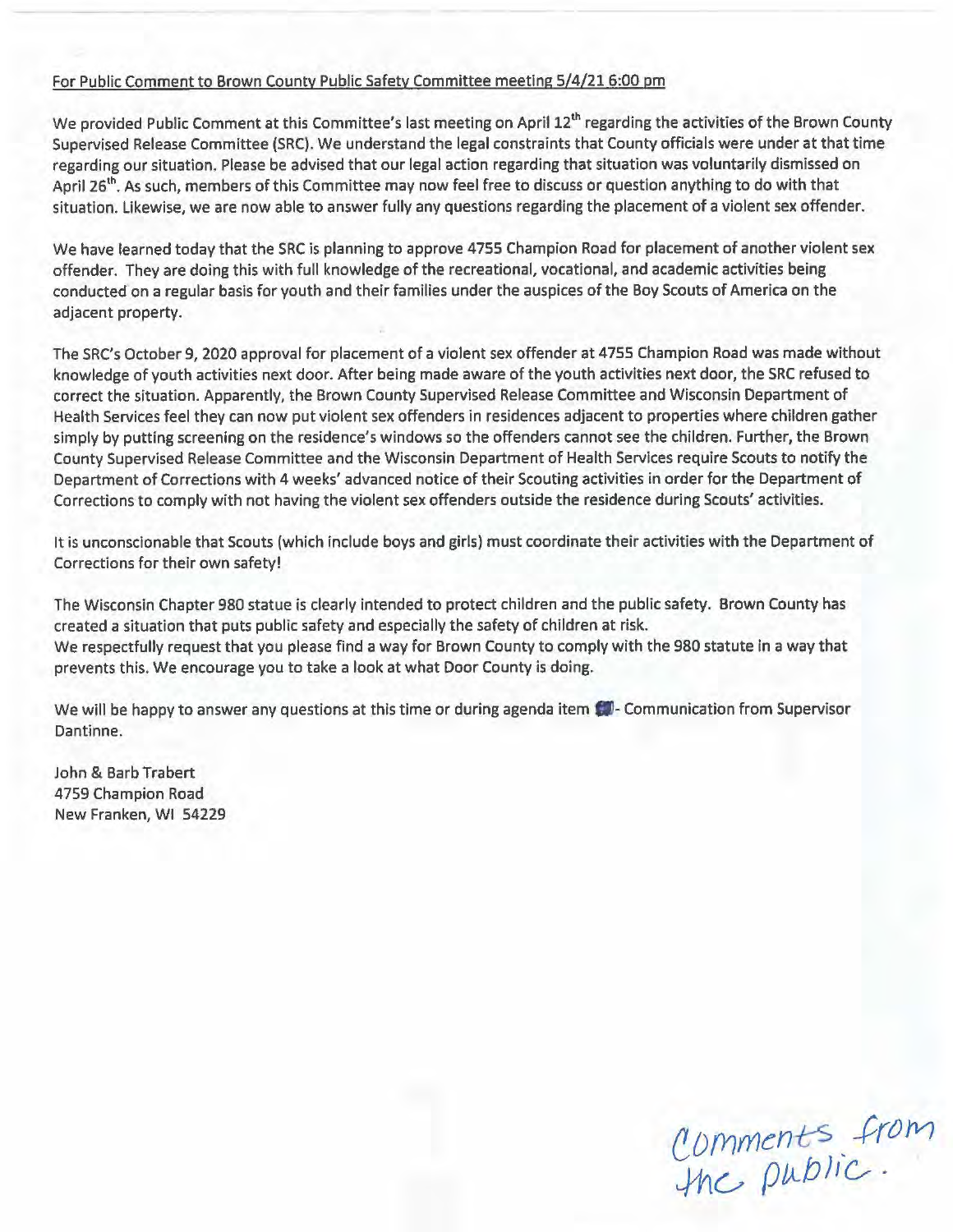#### MEMO

| TO:   | Brown County Public Safety Committee         |  |  |  |  |
|-------|----------------------------------------------|--|--|--|--|
| FROM: | Judge Hock and District Attorney Lasee       |  |  |  |  |
| RE:   | Delays in State Public Defender Appointments |  |  |  |  |
| DATE: | May 3, 2021                                  |  |  |  |  |

We are writing today to provide an update regarding the issues or concerns about the State Public Defender's Office's ability to timely appoint attorneys for indigent defendants. We presented infonnation on this issue to the Public Safety Committee on March 2, 2021. Since that time, Brown County officials have taken several steps to attempt to address this issue, including the following:

On March 9, 2021, there was a video meeting between a number of Brown County representatives, including County Board members, County administration, Judge Hock, DA Lasee and several representatives of the State Public Defender, including Kelli Thompson, the head of the SPD, her Chief Deputy John Padgham, the local Regional Managing Attorney Jeff Cano and others. The purpose of the meeting was to explain our concerns, to seek solutions and to better understand the problem.

On March 17, 2021 the Brown County Board passed a resolution requesting that the State of Wisconsin take action to address the Public Defender crisis.

On April 14, 2021, representatives of the Brown County Board, Brown County administration and Judge Hock met via video with a group of state legislators from the area to discuss the delays in the State Public Defender's office appointing attorneys for indigent defendants and possible legislative solutions.

On April 21, Jeff Flynt, Brown County Deputy Executive, and DA Lasee assisted a local legislator by providing information relevant to a request to the Governor's Office to provide funding to address the issue of SPD delays in appointment of counsel.

On April 23, 2021, Kelli Thompson of the SPD sent an email to Judge Hock providing on update on what the SPD is doing to try to add a position to the Green Bay office and to hire new assistant public defender as soon as possible, as well as they work they are doing to make appointments on cases that present conflicts.